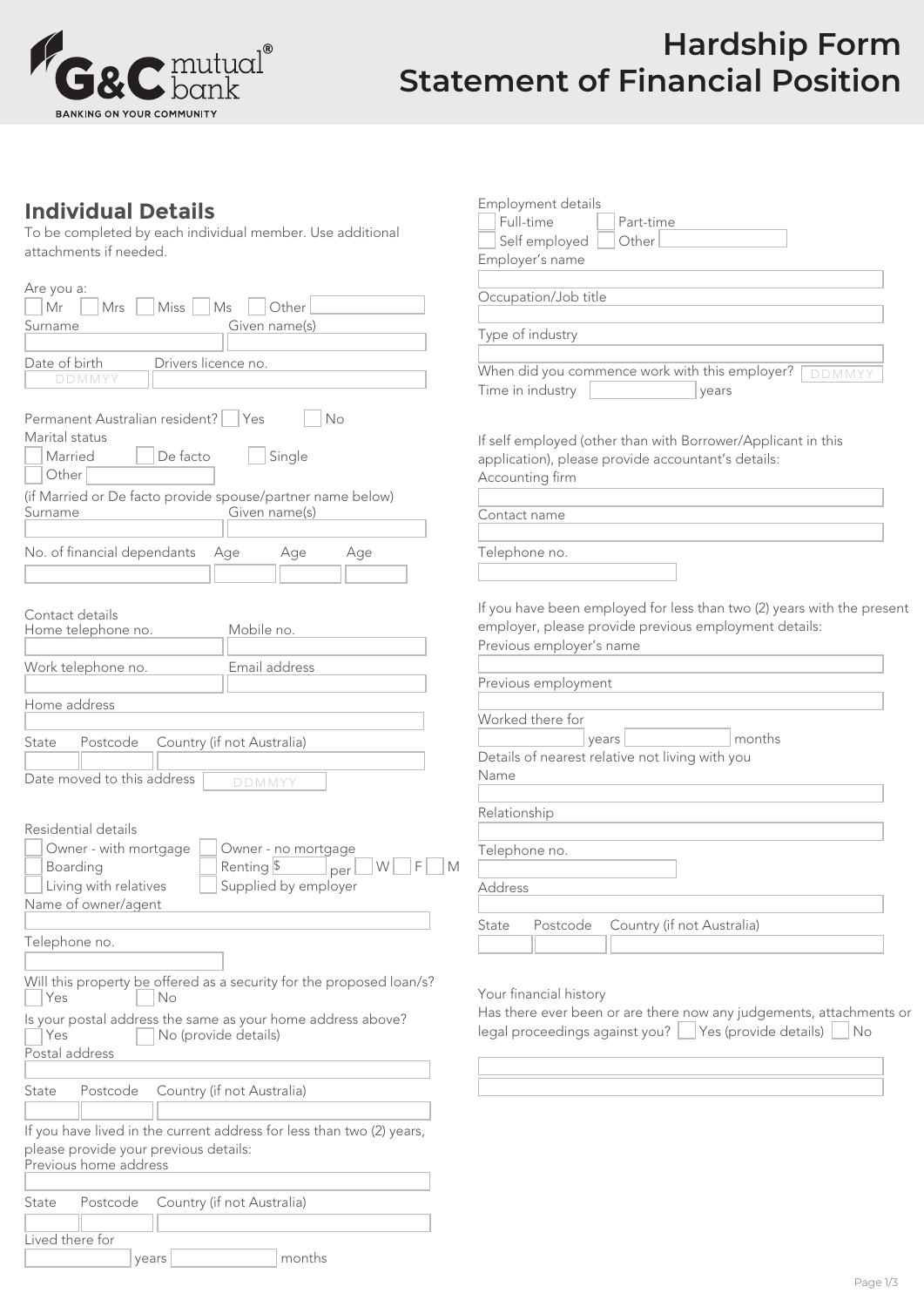#### **Assets - What you own**

| Home/Investment Properties |  |
|----------------------------|--|
|----------------------------|--|

| Owner(s)                             |                                               |                                                           |
|--------------------------------------|-----------------------------------------------|-----------------------------------------------------------|
| Solely<br><b>Address</b>             | Jointly with                                  |                                                           |
|                                      |                                               |                                                           |
| Residential home<br>Present value \$ |                                               | Offered as security<br>Investment property                |
| Solely<br>Address                    | Jointly with                                  |                                                           |
| Residential home<br>Present value \$ |                                               | Offered as security<br>Investment property                |
|                                      |                                               | Accounts (Banks, Credit Unions, Building Societies, etc.) |
| Owner(s)                             |                                               |                                                           |
| Solely                               | Jointly with                                  | Balance                                                   |
| Financial institution                |                                               | $\overline{\mathbb{S}}$                                   |
|                                      |                                               |                                                           |
| Solely                               | Jointly with                                  |                                                           |
| Financial institution                |                                               | <b>Balance</b>                                            |
|                                      |                                               |                                                           |
|                                      |                                               |                                                           |
| Solely<br>Financial institution      | Jointly with                                  | Balance                                                   |
|                                      |                                               | $\overline{\mathbb{S}}$                                   |
|                                      |                                               |                                                           |
| Solely                               | Jointly with                                  |                                                           |
| Financial institution                |                                               | Balance                                                   |
|                                      |                                               | $\overline{\mathbb{S}}$                                   |
|                                      |                                               |                                                           |
| Motor vehicle(s)                     |                                               |                                                           |
| Make                                 | Model                                         | Yr of manufacture Present value                           |
|                                      |                                               |                                                           |
| Make                                 | Model                                         | Yr of manufacture Present value                           |
| Make                                 | Model                                         | Yr of manufacture Present value                           |
|                                      |                                               | $\sqrt{2}$                                                |
|                                      |                                               |                                                           |
|                                      | All other assets - except usual home contents |                                                           |
|                                      | (Shares, Managed Investments etc)             |                                                           |
| Description                          |                                               | Present value                                             |
|                                      |                                               | $\overline{\mathbb{S}}$                                   |
| Description                          |                                               | Present value                                             |
|                                      |                                               | ß.                                                        |
| Description                          |                                               | Present value                                             |
|                                      |                                               | $\frac{1}{2}$                                             |
|                                      | Total value of what you own                   | $\sqrt{2}$                                                |
|                                      |                                               |                                                           |
|                                      | Sundry assets - do not add into total assets  |                                                           |
|                                      | Home contents (Insured value)                 | S                                                         |
|                                      |                                               | Superannuation (Estimate your current payout) $\sqrt{s}$  |

Goodwill of Business (Estimated value)

## **Liabilities - What you owe**

| Home/Investment Property loans                                    |                            |                     |
|-------------------------------------------------------------------|----------------------------|---------------------|
| Borrower(s)<br>Jointly with<br>Solely                             |                            |                     |
| Financial institution                                             |                            |                     |
| Residential home                                                  |                            |                     |
| Amount now owing                                                  | Repayment                  | Investment property |
| $ \mathcal{E} $                                                   | \$                         | W<br>F<br>М<br>per  |
|                                                                   |                            |                     |
| Solely<br>Jointly with<br>Financial institution                   |                            |                     |
|                                                                   |                            |                     |
| Residential home                                                  |                            | Investment property |
| Amount now owing<br>$\overline{\mathcal{S}}$                      | Repayment<br>$\frac{1}{2}$ | W<br>F<br>M         |
|                                                                   |                            | per                 |
| Solely<br>Jointly with                                            |                            |                     |
| Financial institution                                             |                            |                     |
|                                                                   |                            |                     |
| Residential home                                                  |                            | Investment property |
| Amount now owing                                                  | Repayment                  |                     |
| $\frac{1}{2}$                                                     | 1\$                        | М<br>W<br>per       |
|                                                                   |                            |                     |
| Personal loan                                                     |                            |                     |
| Borrower(s)<br>Jointly with<br>Solely                             |                            |                     |
| Financial institution                                             |                            |                     |
|                                                                   |                            |                     |
| Amount now owing                                                  | Repayment                  |                     |
| $\frac{1}{2}$                                                     | \$                         | W<br>F<br>M<br>per  |
|                                                                   |                            |                     |
| Solely<br>Jointly with                                            |                            |                     |
| Financial institution                                             |                            |                     |
| Amount now owing                                                  |                            |                     |
| $\frac{1}{2}$                                                     | Repayment<br>$\sqrt{ }$    | W<br>F<br>М         |
|                                                                   |                            | per                 |
| Other loans including any business loan (Finance co., other bank, |                            |                     |
| leasing, margin lending)                                          |                            |                     |
|                                                                   |                            |                     |
| Solely<br>Jointly with                                            |                            |                     |
| Financial institution                                             |                            |                     |
|                                                                   |                            |                     |
| Amount now owing                                                  | Repayment                  |                     |
| $\frac{1}{2}$                                                     | $\overline{\mathcal{S}}$   | W<br>M<br>per       |
| Solely<br>Jointly with                                            |                            |                     |
| Financial institution                                             |                            |                     |
|                                                                   |                            |                     |
| Amount now owing                                                  | Repayment                  |                     |
| $\frac{1}{2}$                                                     | $\overline{\mathbb{S}}$    | W<br>M<br>per       |
|                                                                   |                            |                     |